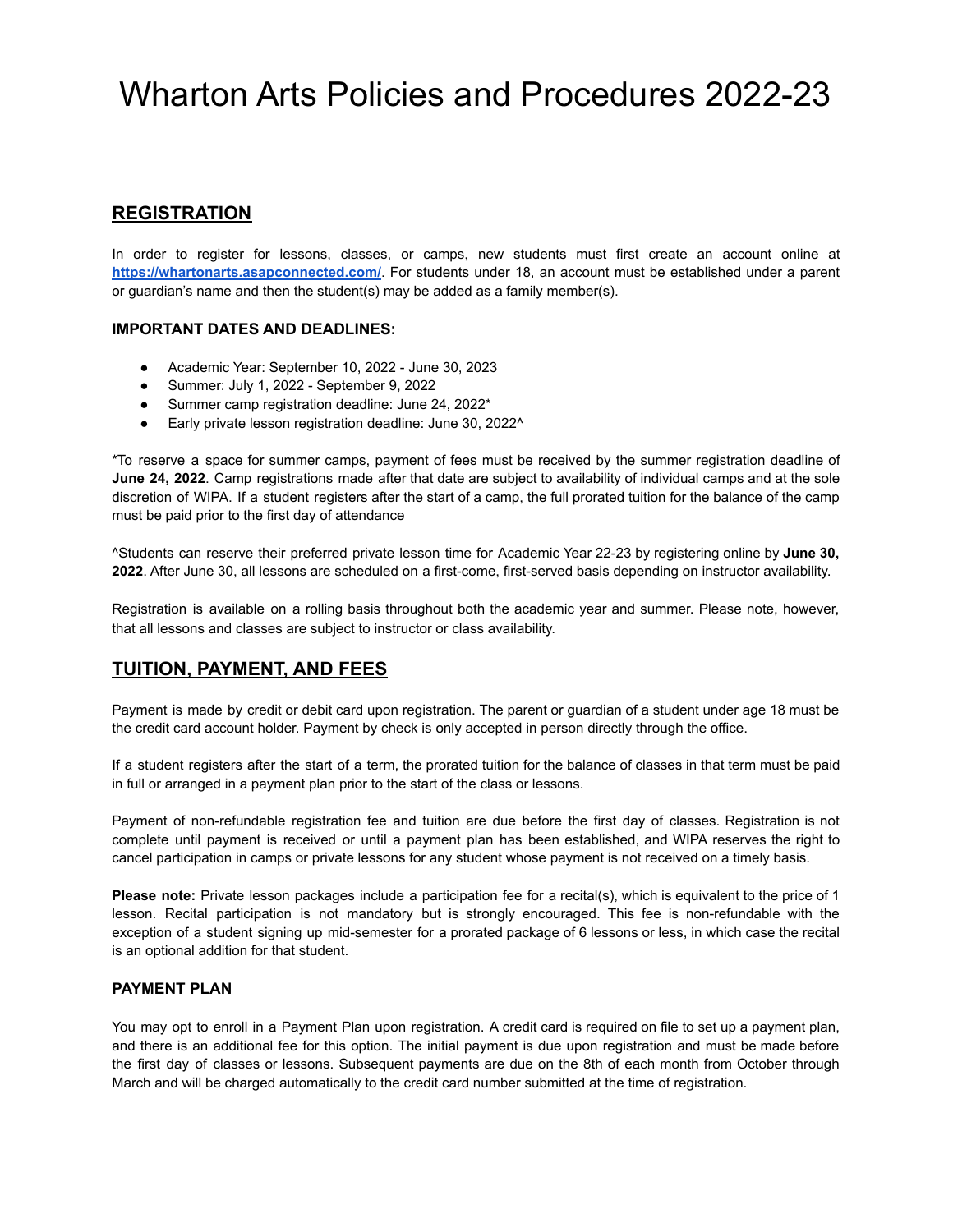**Please note: Payment Plan Tuition is non-refundable: by choosing a payment plan, NJYS, NJYC, and PAS students are committing to pay the entire tuition amount due.**

#### **FINANCIAL TUITION ASSISTANCE – ACADEMIC YEAR**

Financial assistance applications are available at www.WhartonArts.org. Applications with all supporting materials– including IRS Form 1040– must be completed and submitted to the WIPA Director of Education. Applications that do not include IRS Form 1040 will not be considered.

### **DISCOUNTS**

**Referral -** When current PAS students refer a new student for private lessons or group classes, they receive a \$25 credit for private lessons and \$15 credit for group classes for every referral. The new student receives \$25 off their enrollment in private lessons or \$15 off their enrollment in group classes at the time of registration. New students must enroll in order for credits to be issued to the referring family. Valid only for new student families who have never previously enrolled at PAS. Referral credits will only be issued at time of enrollment and expire August 31, 2023. New students must fill in the Referral Program Question when creating an account online prior to enrollment. Referral credits are not retroactive.

**Multiple-program -** Families enrolling in classes or lessons across multiple Wharton programs (i.e. NJYS, NJYC, PAS) will receive 5% off the package of lesser value, applied at time of enrollment.

**Sibling -** Families enrolling multiple students will receive 5% off the package of lesser value, applied at time of enrollment.

**Registration family discount** - Registration fees are \$60 per individual student or \$90 per family for all additional students.

#### **MINIMUM ENROLLMENT**

**Academic Year** - For each group class, a minimum student enrollment is required for the class to be held. In the event that the minimum enrollment has not been met, Wharton Performing Arts School (PAS) administration will consider alternatives to accommodate students wishing to enroll in the class. In some cases, a change in duration or a modest increase in the fee can make it possible for the class to be held with fewer students. This includes withdrawals requested within the two class period stated in the group class withdrawal policy.

**Summer** - For each camp, a minimum student enrollment must be met for the camp to run. In the unlikely event that the minimum enrollment has not been met, WIPA will contact you with alternatives.

### **WITHDRAWALS AND REFUNDS**

**Academic Year - Private Lessons**: All requests for withdrawal from private lessons must be submitted in writing to the PAS Director of Student Services.

- Withdrawals made prior to the beginning of the academic year (September 10, 2022) will result in a 100% tuition refund excluding the non-refundable Registration Fee.
- Withdrawals after the beginning of the term will be prorated and **include an additional two lessons charged**. You may opt to use these two lessons or to forfeit them from your refund or credit. No refund requests will be accepted once the Academic Year has closed (June 30, 2023).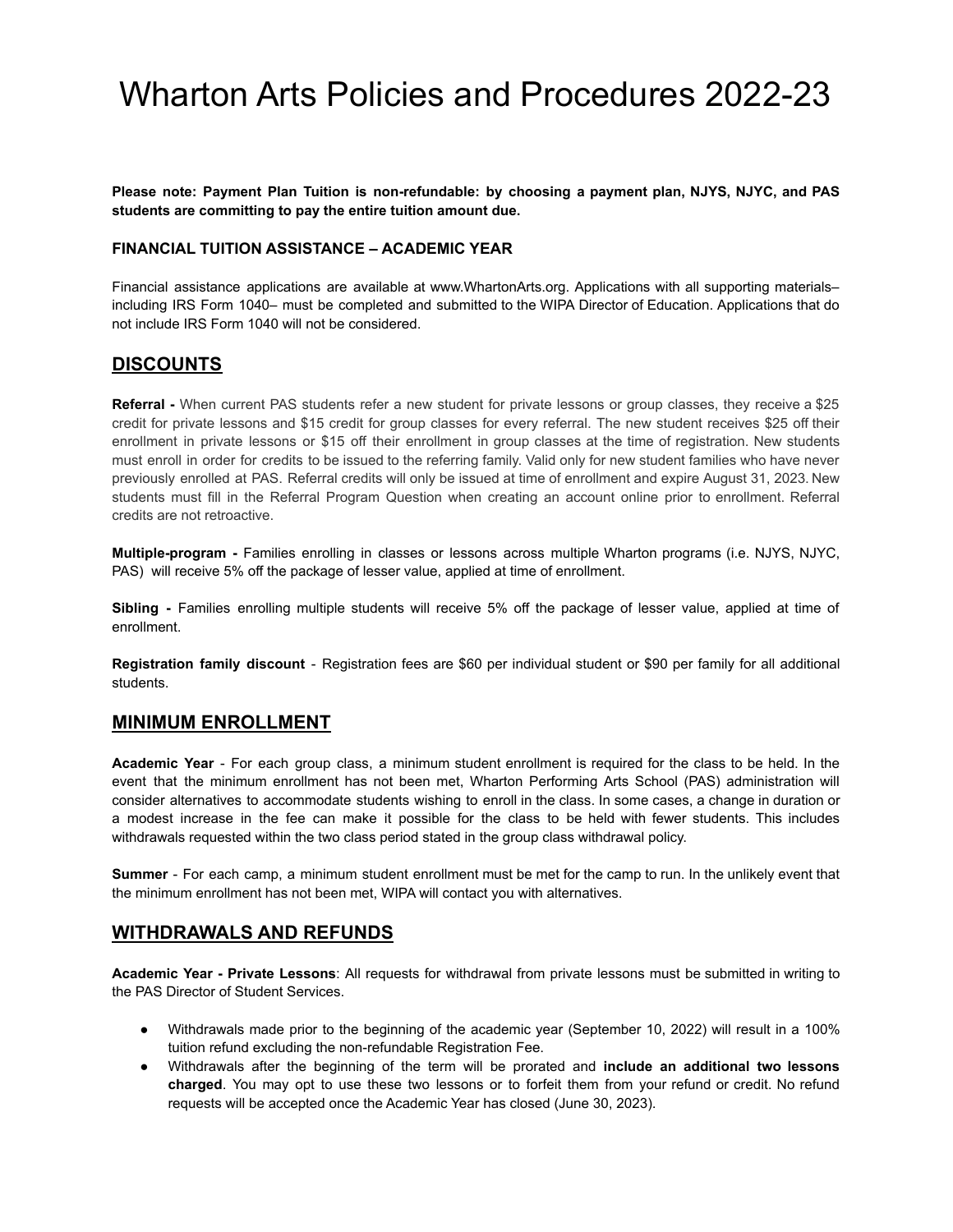**Academic Year - Group Classes:** All requests for withdrawal from private lessons must be submitted in writing to the PAS Director of Student Services.

- Withdrawals made prior to the start of the semester (September 10, 2022) or season (if applicable) will result in a 100% tuition refund excluding the non-refundable Registration Fee.
- Withdrawal before the second class day will result in a 75% tuition refund excluding the non-refundable Registration Fee. **All payments for classes are non-refundable after the second class.**

**Summer - Private Lessons**: All requests for withdrawal from private lessons must be submitted in writing to the Director of Student Services.

● Withdrawals made prior to the beginning of the semester will result in a 100% tuition refund. In the event lessons cannot be taught by an instructor due to scheduling issues, the remaining lessons will be refunded or credited by September 9, 2022..

#### **Summer - Camps**:

● Withdrawals from summer camp made 4 weeks prior to the first day of the camp will result in a full refund. Three weeks prior to the first day of camp will result in a 75% tuition refund; two weeks prior to the first day of camp will result in a 50% refund. There will be no refunds after this time unless for serious illness or injury (doctor's note required). Camp transfers are permitted if approved by the camp director.

### **STUDENT DROP-OFF AND PARKING POLICY – ALL TIMES**

All children under the age of 12 must be walked into the building and to the class or faculty studio by parent, **guardian, or caregiver**. If a parent/guardian/caregiver leaves the building during his/her child's lesson, the instructor must be given the cell or other number to reach the parent/guardian/caregiver in case of an emergency.

All vehicles must park in the PAS parking lot. Street parking should be avoided unless there are no spaces in the PAS lot. **CHILDREN ARE NOT PERMITTED TO CROSS THE STREET TO A WAITING CAR.** Children may only be picked up in the parking lot or at the curbside adjoining PAS property. Please, help us prevent accidents. These procedures are for 60 Locust Avenue, Berkeley Heights. For 570 Central Avenue, New Providence, please enter on the south side of the building near the shopping plaza and exit at the north side opposite the Best Western.

**Summer Pick-Up and Drop-Off-** All students will be dropped off and picked up from WIPA premises located at 60 Locust Avenue, Berkeley Heights or 570 Central Avenue, New Providence, depending on the camp location. Early drop-off can be arranged with the office for a nominal fee prior to the start of camp. **Unless early drop - off is** arranged, campers may not arrive at PAS more than 10 minutes prior to the start time of camp (9am). Campers may stay for after camp hours from 1-6pm for a weekly fee. Campers not staying for the afternoon must be picked up promptly at the end of camp at 1pm. **Late pick-ups from regular camp or afternoon hours will not be tolerated and will incur a fee**. Any early pick-ups must be arranged in advance with the office.

### **STUDENT BEHAVIOR – ALL TIMES**

Students should arrive 5-10 minutes before their scheduled lesson or class time.. If a student has not arrived within 5 minutes of a class beginning, a parent or guardian will be called. **Please call the Student Services Office if you know you will be late to a class or lesson.**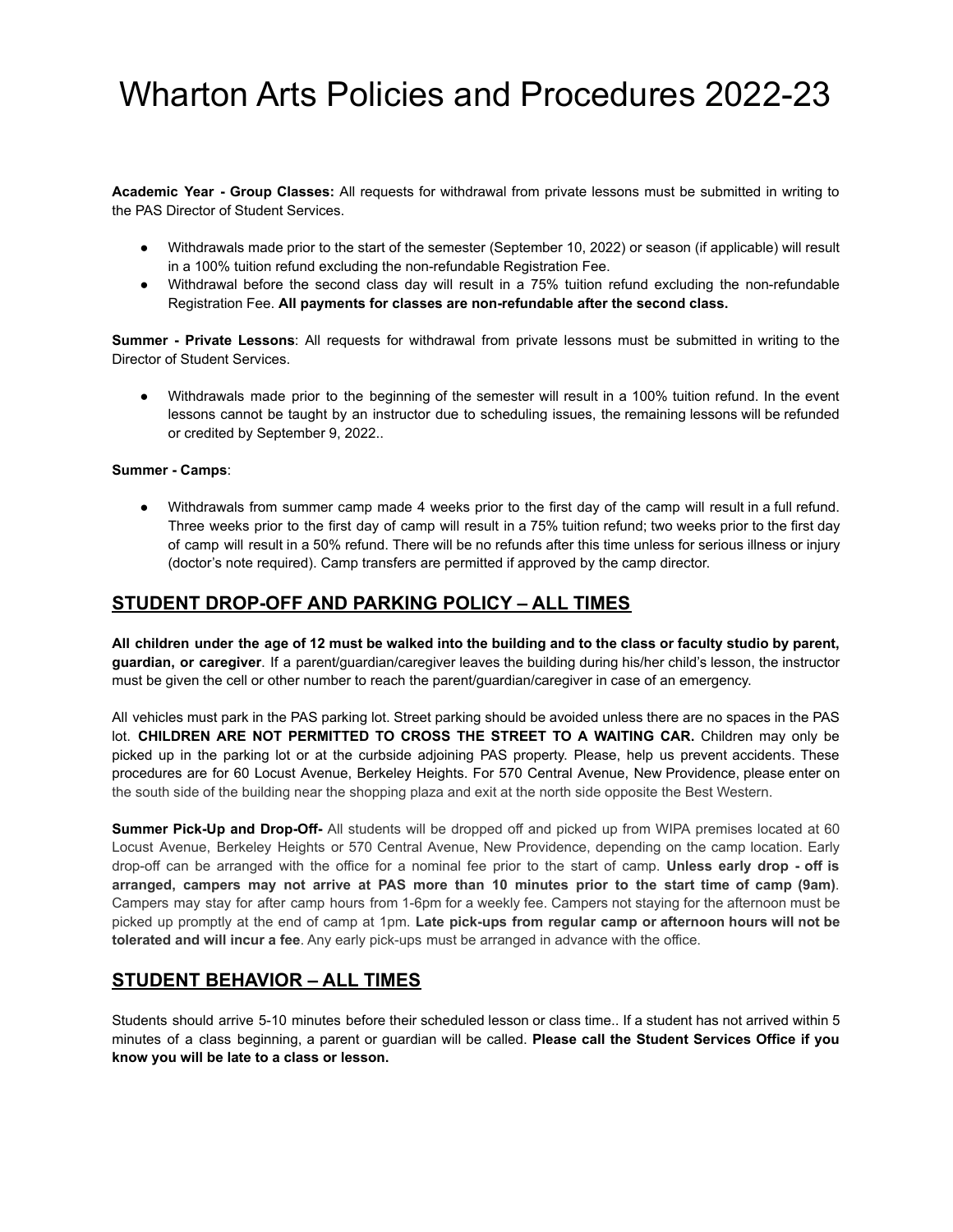While waiting for a lesson or class to begin, it is expected that the student demonstrates appropriate behavior while on the premises. Please do not interrupt an ongoing class or lesson. There will be no running in the halls or loud talking as other lessons and classes are in session. Please show respect to instructors, staff, fellow students and other parents. While in a lesson or class, it is expected that cell phones will be stored in a backpack or out of reach and on silent or turned off. If a student does not have a cell phone and needs to reach their parent or guardian, we welcome the use of our office telephones with staff supervision.

# **MISSED LESSONS AND CLASSES**

**Academic Year** -

- **● Unexcused Absences**
	- Lessons canceled by a student with less than 24 hours notice are not eligible for a makeup, with some exceptions for illness. A makeup for a lesson canceled as such may be given at the discretion of the individual instructor only.
	- No-show lessons, or lessons missed without notifying the instructor, are not eligible for a makeup.
- **● Excuses Absences**
	- Lessons canceled by a student with adequate notice are eligible for a makeup.
	- Lessons canceled by an instructor are eligible for a makeup.
	- Lessons canceled due to PAS closings in inclement weather are eligible for a makeup. A teacher may opt to offer that lesson virtually. This will be up to the discretion of an individual instructor and communicated by them accordingly.
- **● Makeups**
	- Any make-up lessons will be scheduled at the mutual convenience of instructor and student during a make-up week/day and must be used by the end of the Academic Year on June 30, 2023.
	- Group classes missed by an instructor will have a substitute or be rescheduled and made up by the end of the season or academic year semester. Group classes missed by the student for any reason are not eligible for makeups.
	- **Please note:** Time for makeups is built into our Academic Year calendar. However, should cancellations happen too often, it may not be possible for all lessons to be completed on time. As such, teachers are only obligated to makeup two lessons missed on account of a student per Academic Year Semester (i.e. Fall or Spring) for Academic and Semester Packages. Any additional makeups are not obligatory and at the discretion of the individual instructor only. No makeups can be provided on Introductory Packages.

**Summer -** Camp days missed by a student are not refundable and cannot be made up. Scheduled private lessons missed by a student are not refundable during summer. Any summer makeups are at the teacher's discretion. Private lessons missed by a teacher are rescheduled by mutual arrangement.

## **WEATHER CLOSINGS**

For weather-related or other unscheduled closings, PAS will post closing notification on its website **[www.WhartonArts.org.](http://www.whartonarts.org)**

Private lessons and classes may be offered virtually **up to an individual instructor's discretion**, and parents will be notified by their instructor.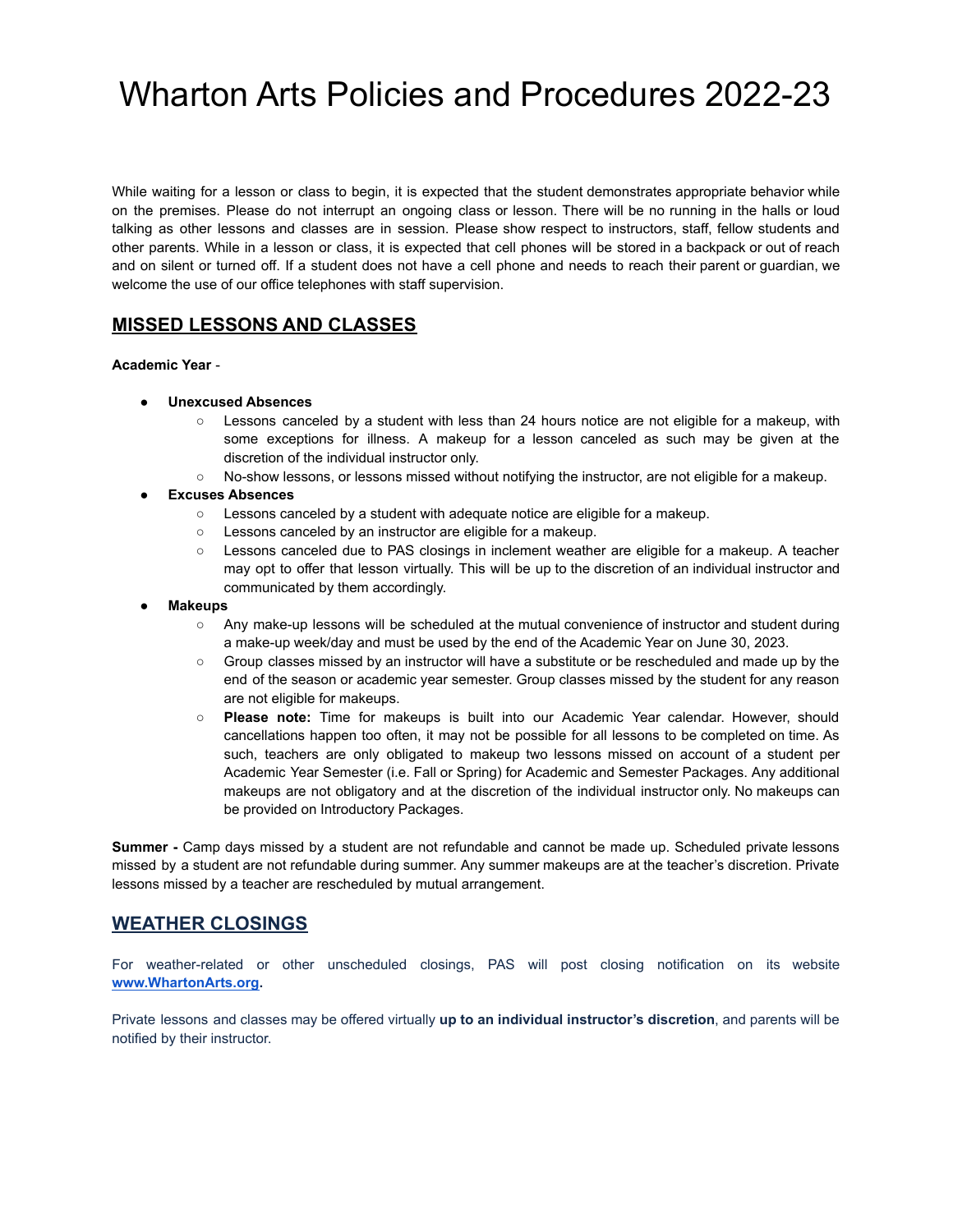## **RECITALS AND PERFORMANCES**

Students are entitled performances/recitals per academic year depending on the package of lessons they have enrolled for. These recitals will be arranged by the instructor and communicated to the families. Recitals will either be held at The Performing Arts School (60 Locust Ave., Berkeley Heights) or New Jersey Youth Symphony (570 Central Ave., New Providence). Students should arrive AT LEAST 15 minutes prior to the scheduled recital time unless otherwise requested by the teacher.

#### **ETIQUETTE:**

Concert and performance halls are designed to amplify the sound created on the stage. For the audience, that means not only that you hear everything more clearly and fully, but that every sound you make is louder than normal and will be disruptive for the performer and other members of the audience.

We ask students to arrive at least 15 minutes prior to a recital, and for their guests to arrive punctually before the start of the recital. If you do arrive late, please do not enter the hall until there is a break in the performance.

Please also stay for the duration of the performance out of respect for all performers. If you must leave early, please wait until there is a break in the performance. The use of cell phones or any other electric device is strictly prohibited, and all devices MUST be turned off or set to silent during a performance. Pictures and video are acceptable– unless otherwise stated– and without the use of flash, as it is distracting to the performer. There should be no eating or drinking in either recital hall.

### **PHOTOGRAPHY, VIDEO, AND AUDIO RECORDINGS**

From time to time, WIPA may photograph, video, or audio-record lessons, classes, camps, and performances. WIPA reserves the right to use these photos, videos, and audio recordings for publicity purposes such as WIPA's course listings, publications, websites, email broadcasts, posters, press releases, public notices, advertising, and brochures. Upon registration of a student, the parent or guardian of a student (if a minor), or student (if an adult) grants permission to WIPA to use any photos, videos, and audio recordings taken for publicity purposes and to publish the names of persons in the photos, videos, and audio recordings. Such permission applies unless a parent or guardian submits a written, dated request that their child's image, recording, or name not be used. Generally, names are not published with the photos, and if names are to be published, the parent/guardian or student will be contacted in advance.